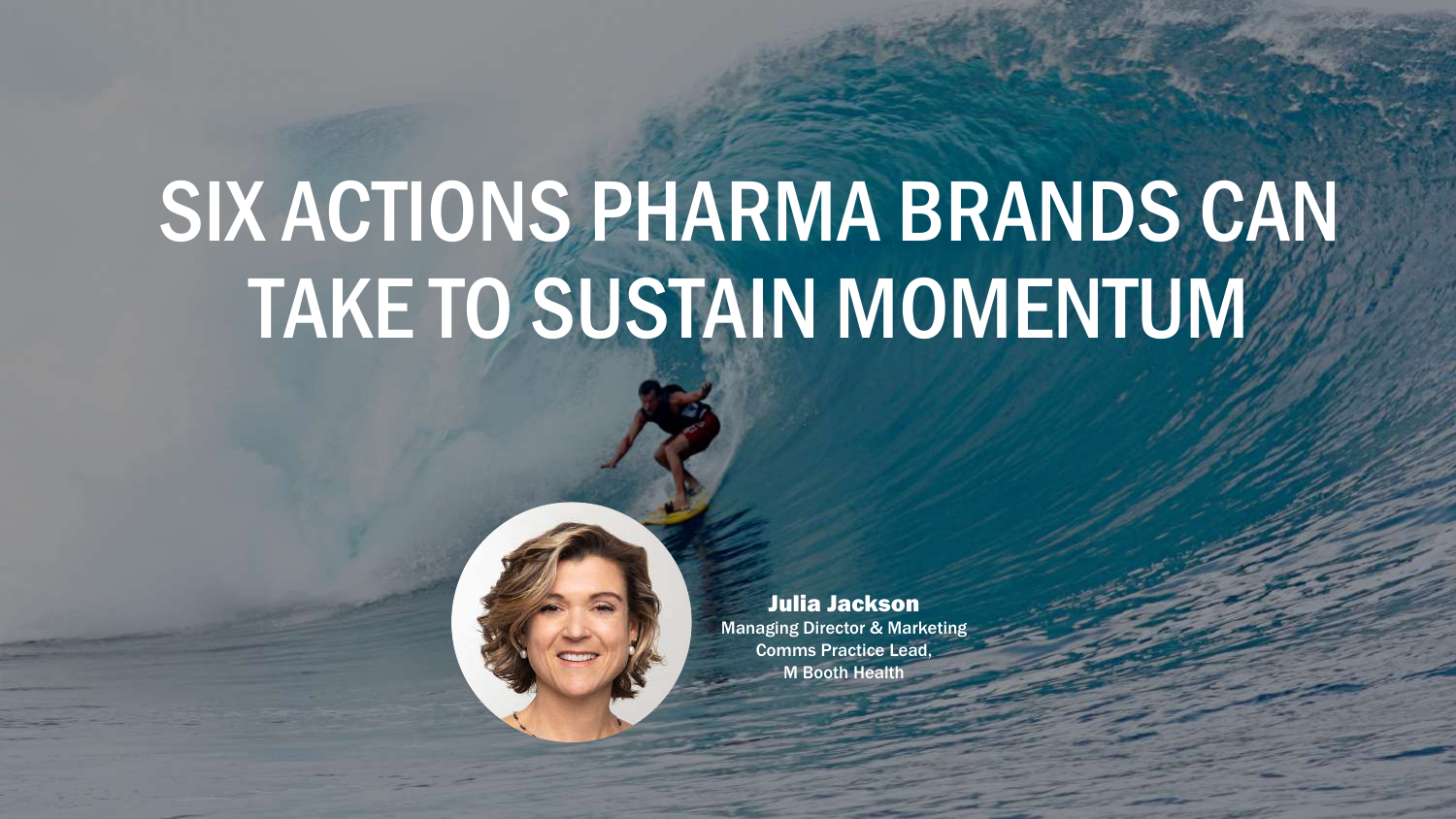### SHOW UP LIKE A PHARMA -LIFESTYLE BRAND

Consumers pay attention to how your medicines make life better, with scant interest in the regulatory restrictions you face.

Think and operate like a pharmaceutical company, but act like a pharma -lifestyle brand by tapping into the emotional benefits of your products.



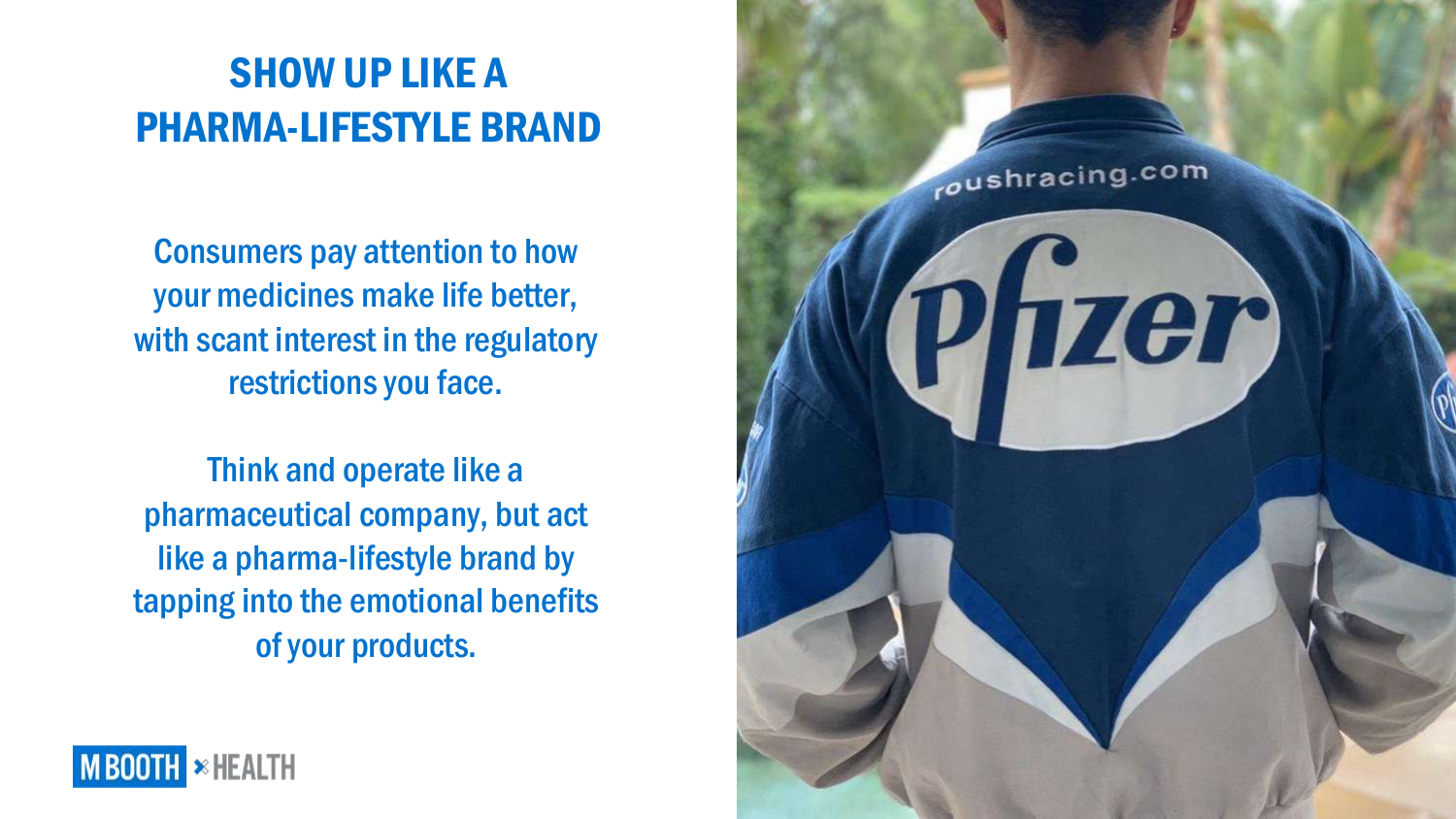#### LEAD WITH SCIENCE

Consumers are more science savvy, spending time to understand how medicines are developed, tested and work.

Choose the messages and the people that make your science story human.



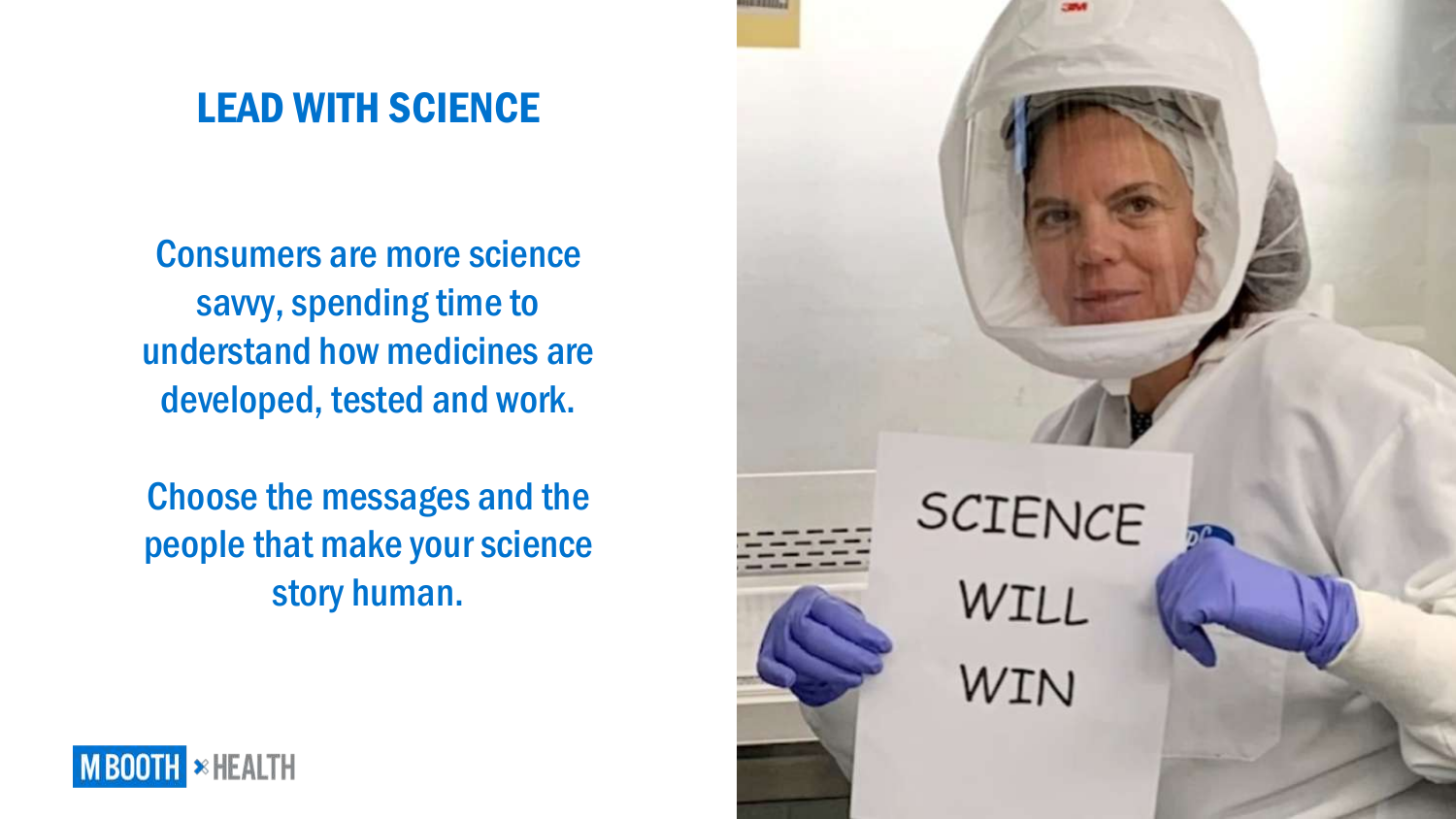#### LISTEN AND ENGAGE WITH NEXT-GEN PATIENTS

Gen Z is actively driving conversation online about what they want – and don't want – from pharmaceutical brands.

Invest in listening to this next generation of patients and shape your communications strategies with them in mind.



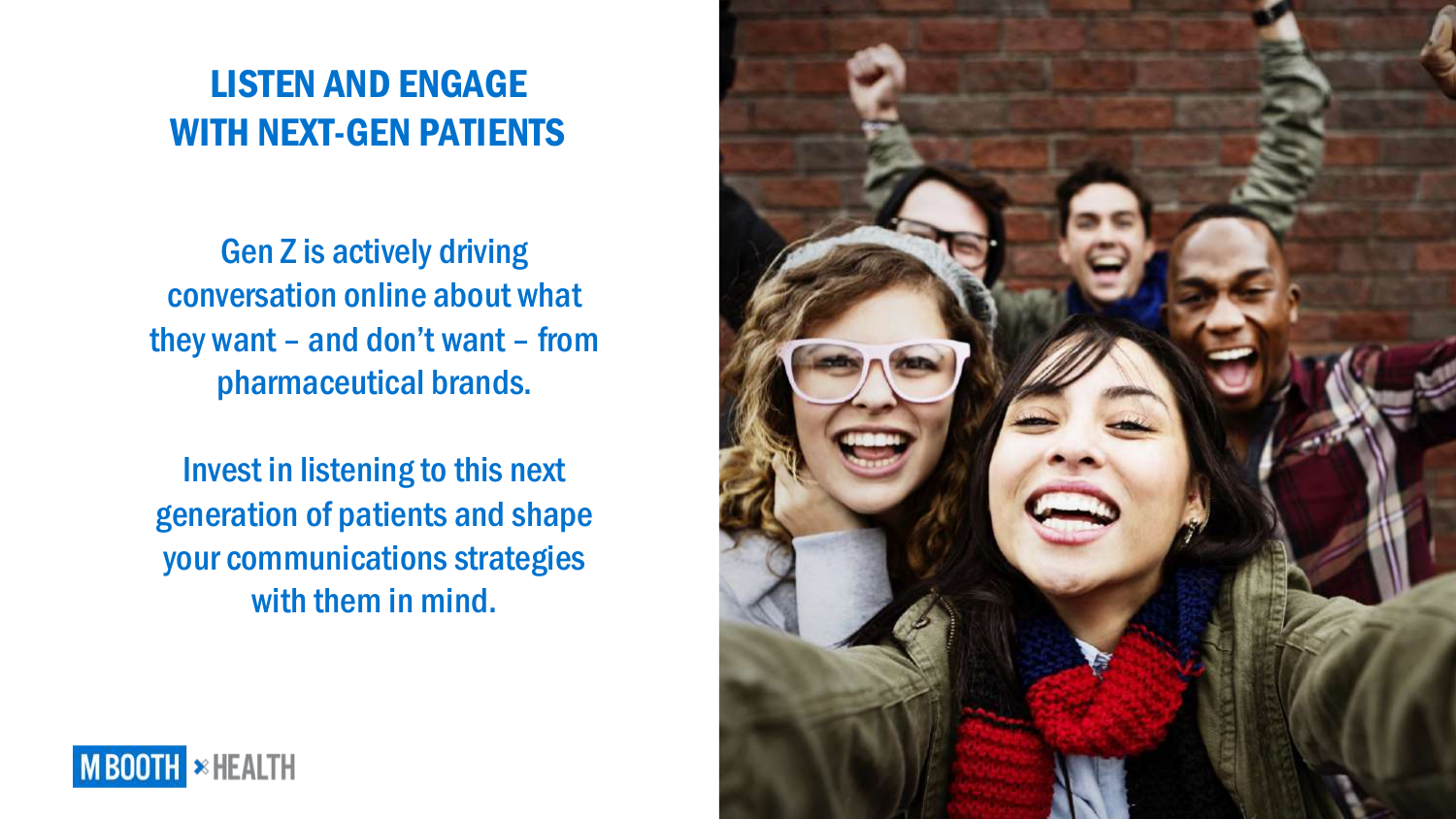### DIAL UP YOUR RISK TOLERANCE LEVELS

More than 1 in 3 (38%) Americans say more transparency and openness would make pharma brands more likeable.

Showcase your company's personality and provide a peek at what's going on behind-the-scenes.



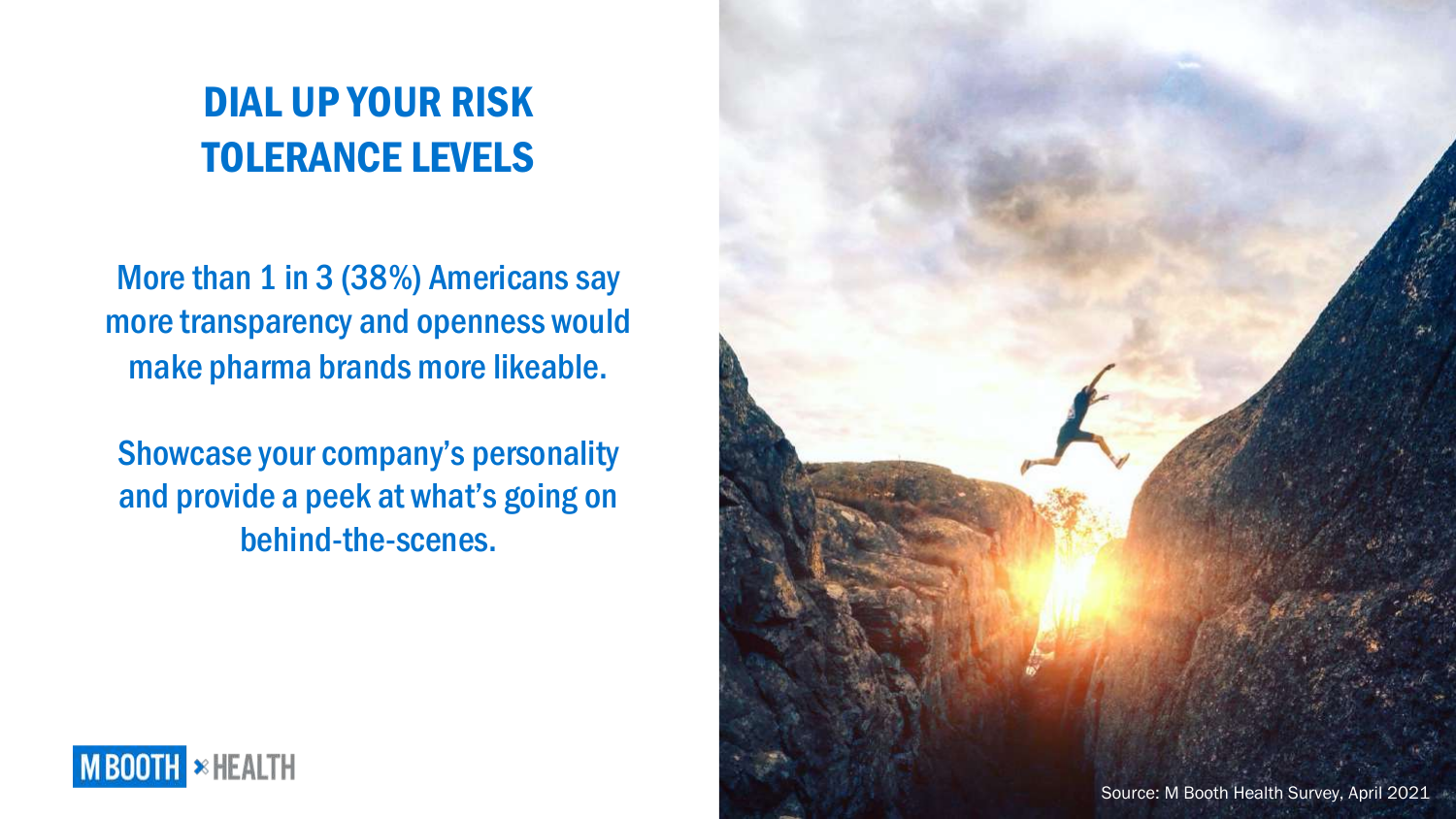### MAKE RELEVANCE A PRIORITY

Different consumer segments have different wants and needs of brands.

Don't just focus on making your medicines available – make your brand accessible by prioritizing relevance for each of them.



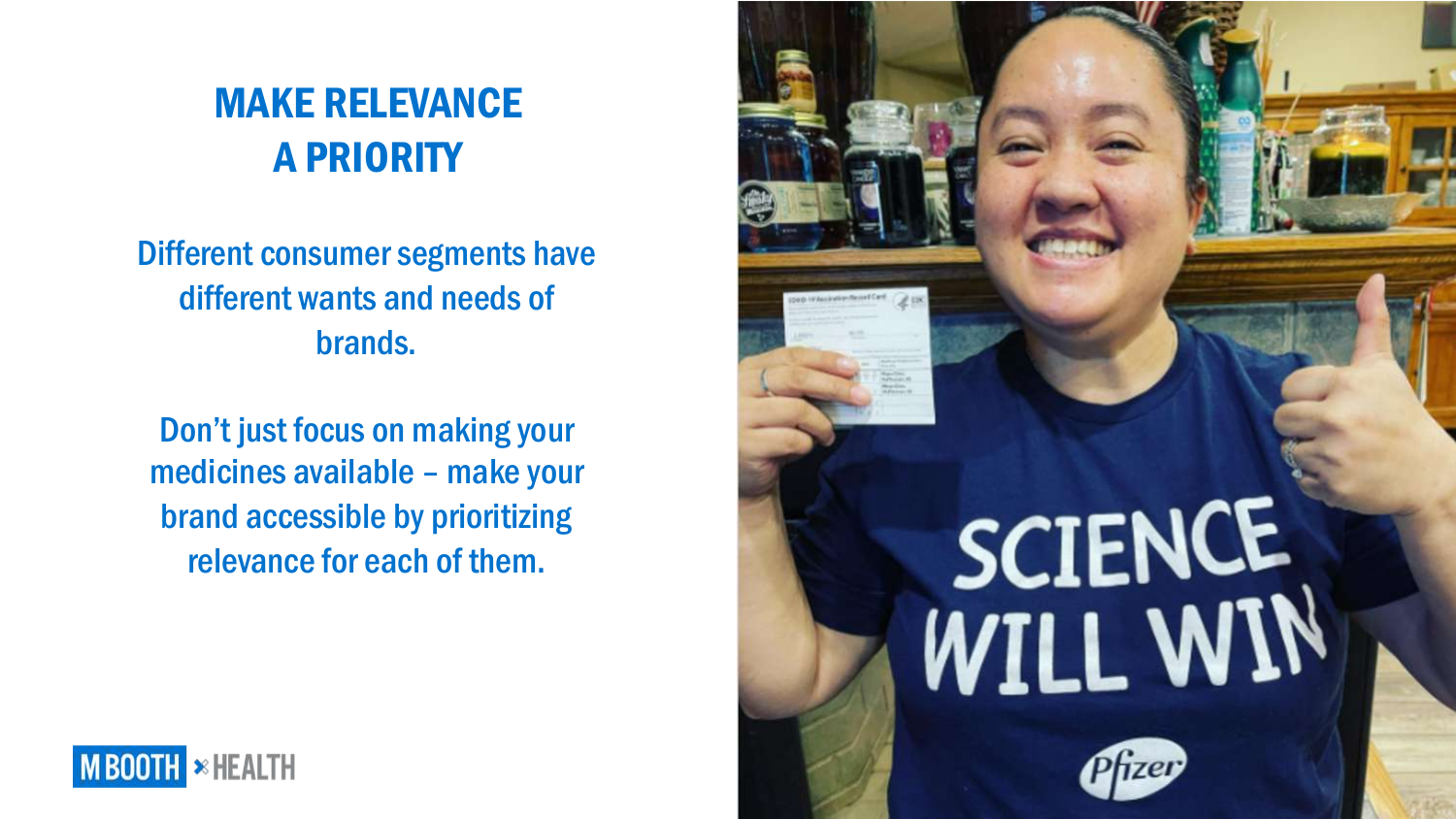#### TELL IT LIKE IT IS

Greater awareness and appreciation for pharma brands and what it takes to bring innovations to market has increased brand trust.

Prioritize translating your mission and vision into a human story that's real and relatable to stand out for the long term.



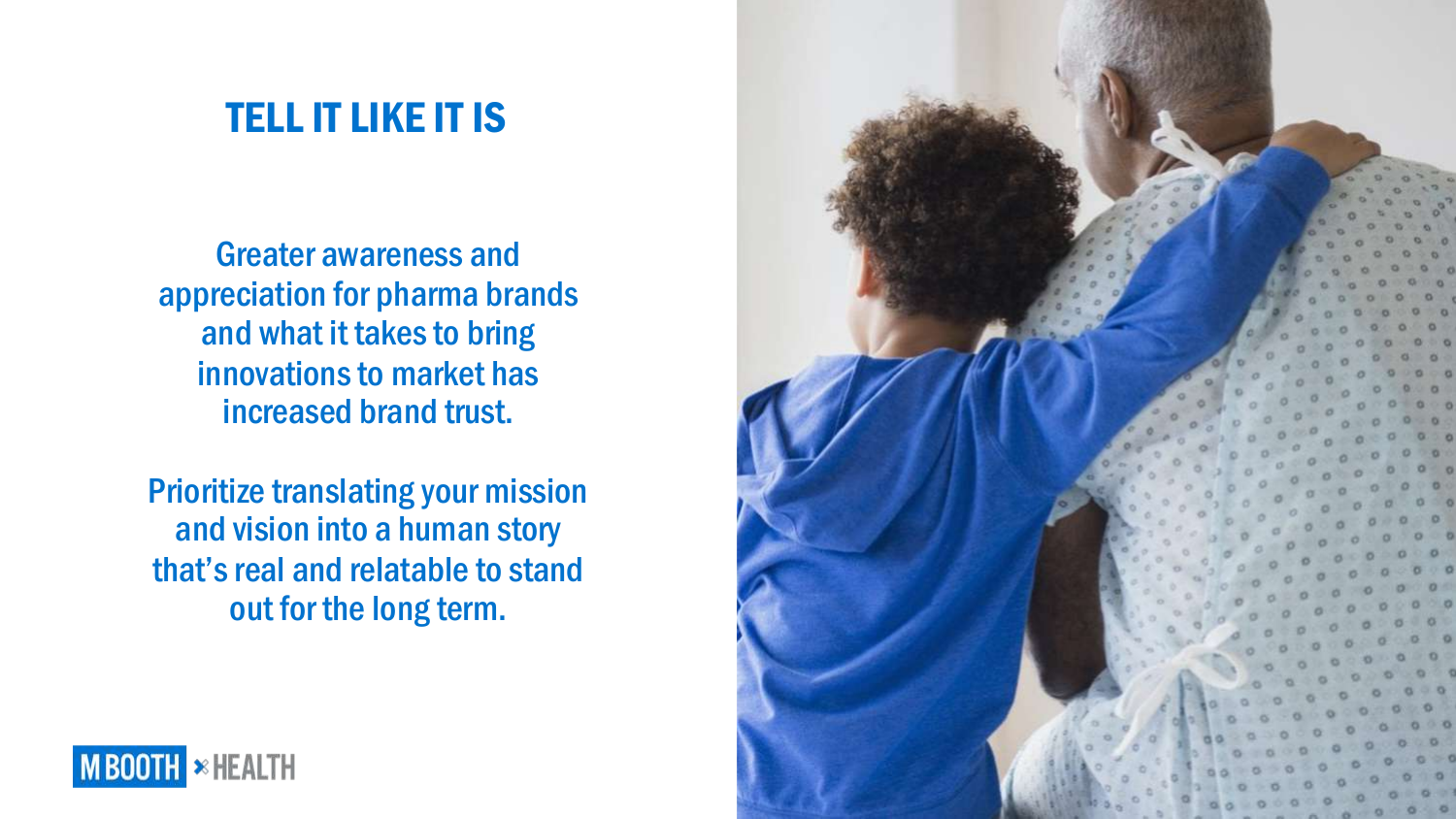## SIX ACTIONS PHARMA CAN TAKE TO SUSTAIN MOMENTUM